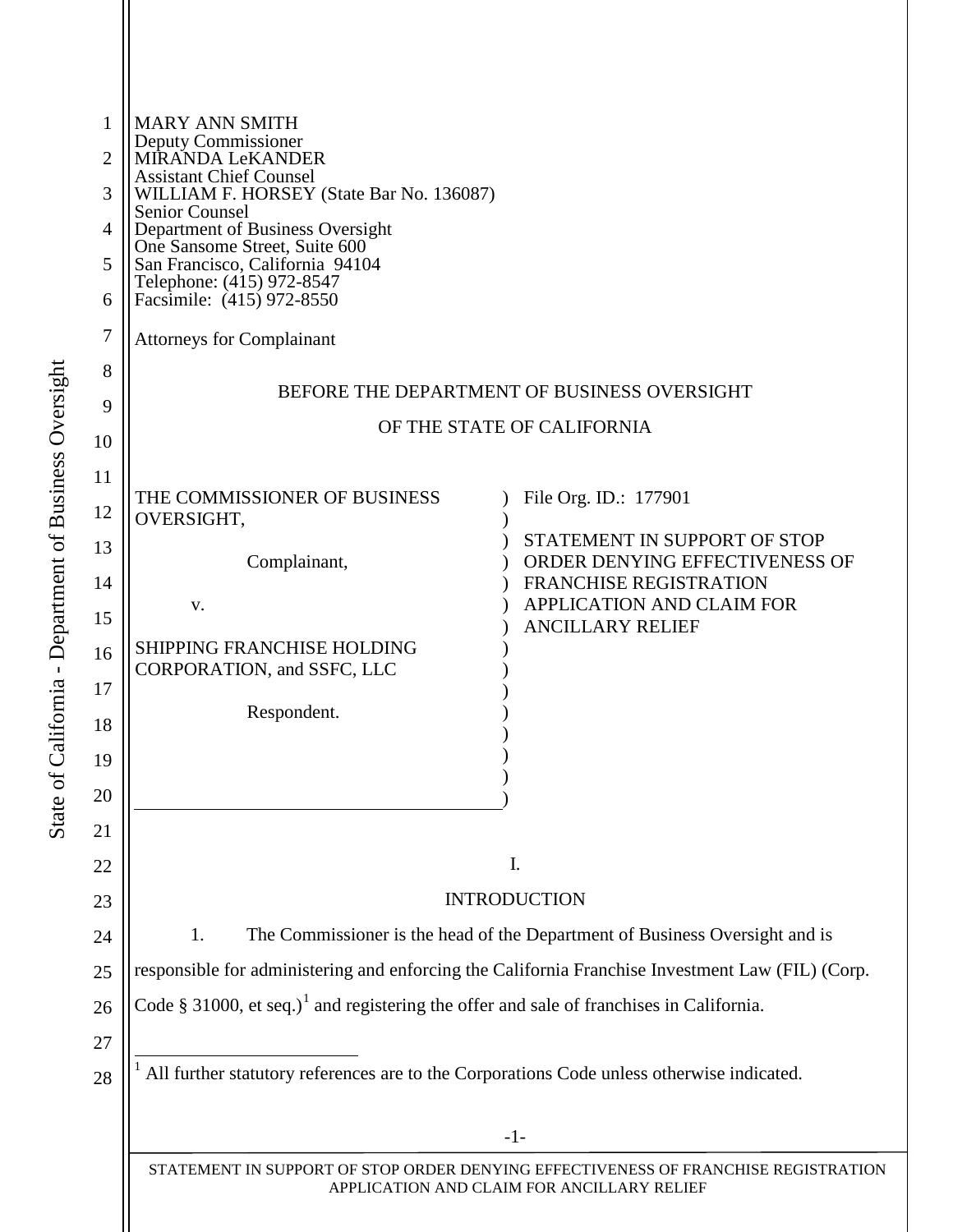State of California - Department of Business Oversight State of California - Department of Business Oversight 4

5

6

7

8

9

10

11

12

13

14

15

16

17

18

19

20

21

22

1 2 3 2. To register a franchise, a franchisor must file a Uniform Franchise Disclosure Document (UFDD) with the Commissioner for review and approval, in accordance with sections 31111 and 31114.

3. The disclosure requirements of the FIL are intended to avoid misrepresentations and to provide prospective franchisees with facts upon which to make an informed decision to purchase a franchise, as stated in section 31001.

## II.

## STATEMENT OF FACTS

4. At all relevant times, Shipping Franchise Holding Corporation was a Florida corporation with its principle business located at 6260 DuPont Station Court East, Suite C, Jacksonville, Florida 32217.

5. At all relevant times, Andrew Ocean (Ocean) was the authorized agent for Shipping Franchise Holding Corporation and SSFC, LLC.

6. SSFC, LLC (SSFC) was a Florida limited liability company that was formed on January 3, 2008 by Richard Marsh and Cheryl Marsh.

A. Unregistered Franchise Sales

7. During the period of May 7, 2008 through April 21, 2014, SSFC offered for sale in this state the opportunity to operate a business that featured a common plan or system for use by retail store operators for full service mail handling, mail sorting, receiving, packaging, shipping, storage and transportation facilities featuring mail, freight, parcels, packages, regular delivery by ground and air carriers, packing, shipping, mail boxes, copying, printing, business services and other goods and services under the "Safe Ship" trademark.

23 24 25 8. On May 14, 2014, SSFC sold the Safe Ship franchise to a California purchaser for the operation of a franchise in the San Diego area (hereafter, "Franchisee"). Franchisee paid a franchise fee of \$14,900 to SSFC, with an additional build out fee of \$74,900.

26 27 28 9. SSFC last filed a franchise application with the Commissioner on July 9, 2014, which was abandoned on June 11, 2015 for a lapse of time. Thus, the Commissioner finds that the May 2014 sale of the Safe Ship franchise to Franchisee was executed during a period when the registration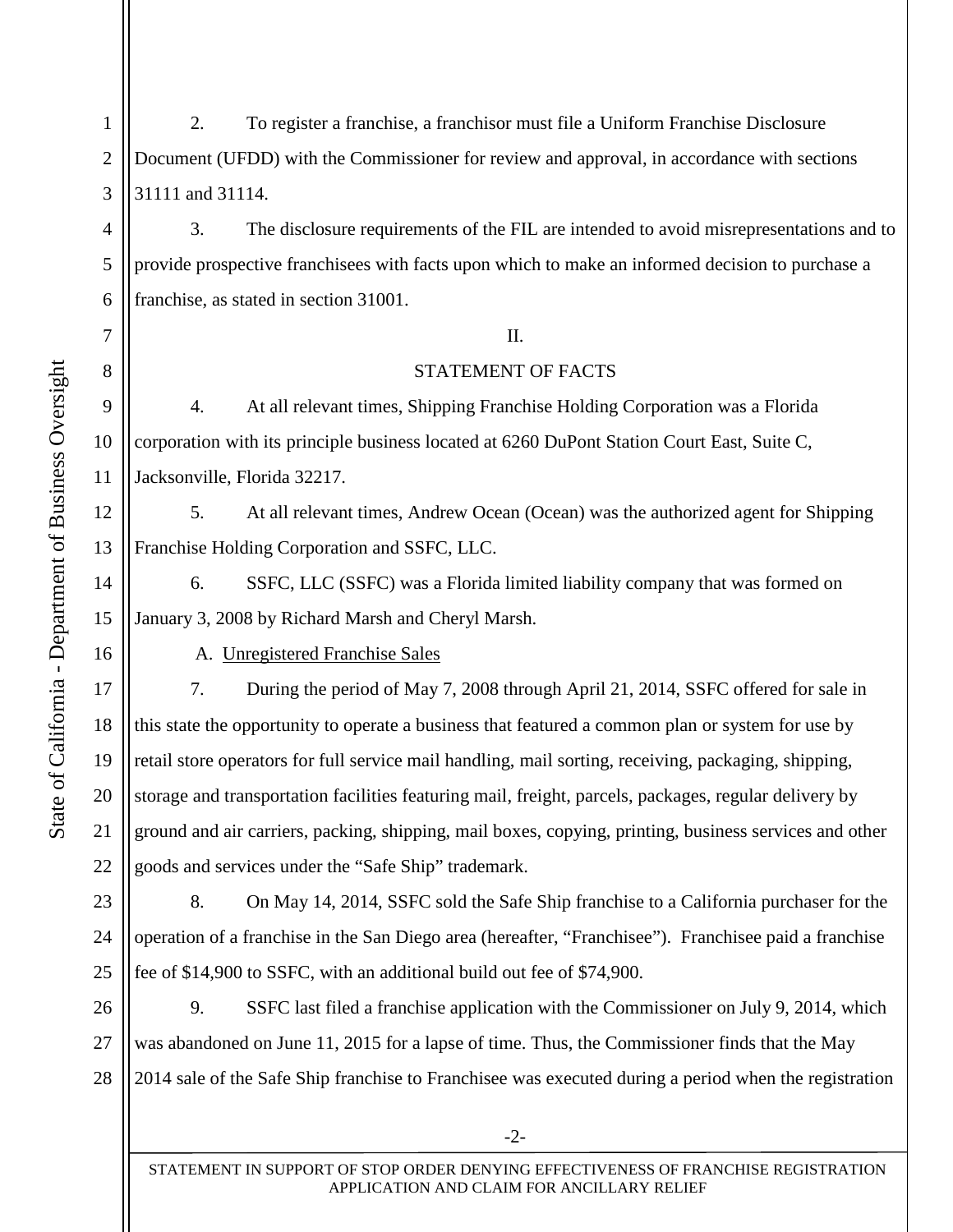| $\mathbf{1}$   | of SSFC to sell franchises in the State of California was not in effect, in violation of section 31110.    |                                                                                                                                                                                                                                          |  |
|----------------|------------------------------------------------------------------------------------------------------------|------------------------------------------------------------------------------------------------------------------------------------------------------------------------------------------------------------------------------------------|--|
| $\overline{2}$ | 10.                                                                                                        | Section 31110 provides in pertinent part:                                                                                                                                                                                                |  |
| 3<br>4         |                                                                                                            | [I]t shall be unlawful for any person to offer or sell any franchise in this<br>state unless the offer of the franchise has been registered under this part or<br>exempted under Chapter 1 (commencing with Section 31100) of this part. |  |
| 5              |                                                                                                            |                                                                                                                                                                                                                                          |  |
| 6              | B. Franchise Applications Filed by Shipping Franchise Holding Corporation                                  |                                                                                                                                                                                                                                          |  |
| 7              | 11.                                                                                                        | On or about January 1, 2015, SSFC sold the assets of the company, which included the                                                                                                                                                     |  |
| 8              | "Safe Ship" franchise, to Shipping Franchise Holding Corporation.                                          |                                                                                                                                                                                                                                          |  |
| 9              | 12.                                                                                                        | At all relevant times after January 1, 2015, Shipping Franchise Holding Corporation                                                                                                                                                      |  |
| 10             | was engaged in business activities relating to the franchising of the "Safe Ship" franchise in this state. |                                                                                                                                                                                                                                          |  |
| 11             | 13.                                                                                                        | On or about June 10, 2015, Shipping Franchise Holding Corporation first filed a                                                                                                                                                          |  |
| 12             | Uniform Franchise Registration Application (Application) with the Commissioner, seeking to register        |                                                                                                                                                                                                                                          |  |
| 13             | its franchise enterprise in this state in compliance with section 31111.                                   |                                                                                                                                                                                                                                          |  |
| 14             | 14.                                                                                                        | Shipping Franchise Holding Corporation's registration became effective on July 20,                                                                                                                                                       |  |
| 15             | 2015, and expired on April 20, 2016.                                                                       |                                                                                                                                                                                                                                          |  |
| 16             | 15.                                                                                                        | Shipping Franchise Holding Corporation filed a second Application with the                                                                                                                                                               |  |
| 17             | Commissioner on June 27, 2016.                                                                             |                                                                                                                                                                                                                                          |  |
| 18             | 16.                                                                                                        | The second Application that Shipping Franchise Holding Corporation submitted to the                                                                                                                                                      |  |
| 19             | Commissioner was accompanied by a UFDD containing the material information set forth in the                |                                                                                                                                                                                                                                          |  |
| 20             | application, as required by section 31114.                                                                 |                                                                                                                                                                                                                                          |  |
| 21             | 17.                                                                                                        | Shipping Franchise Holding Corporation represented in the UFDD that it purchased                                                                                                                                                         |  |
| 22             | the assets of SSFC on January 1, 2015.                                                                     |                                                                                                                                                                                                                                          |  |
| 23             | 18.                                                                                                        | Item 2 of the UFDD only disclosed two individuals: (1) Richard Marsh and (2) Cheryl                                                                                                                                                      |  |
| 24             |                                                                                                            | Marsh. Item 2 identified Richard Marsh as "Head Trainer and Build-out Manager" and Cheryl Marsh                                                                                                                                          |  |
| 25             | as "Logistics Manager."                                                                                    |                                                                                                                                                                                                                                          |  |
| 26             | 19.                                                                                                        | Both Richard Marsh and Cheryl Marsh were previously officers of SSFC, with                                                                                                                                                               |  |
| 27             | Richard Marsh serving as President and Cheryl Marsh serving as Secretary/Treasurer.                        |                                                                                                                                                                                                                                          |  |
| 28             | ///                                                                                                        |                                                                                                                                                                                                                                          |  |
|                |                                                                                                            |                                                                                                                                                                                                                                          |  |
|                |                                                                                                            | $-3-$                                                                                                                                                                                                                                    |  |

STATEMENT IN SUPPORT OF STOP ORDER DENYING EFFECTIVENESS OF FRANCHISE REGISTRATION APPLICATION AND CLAIM FOR ANCILLARY RELIEF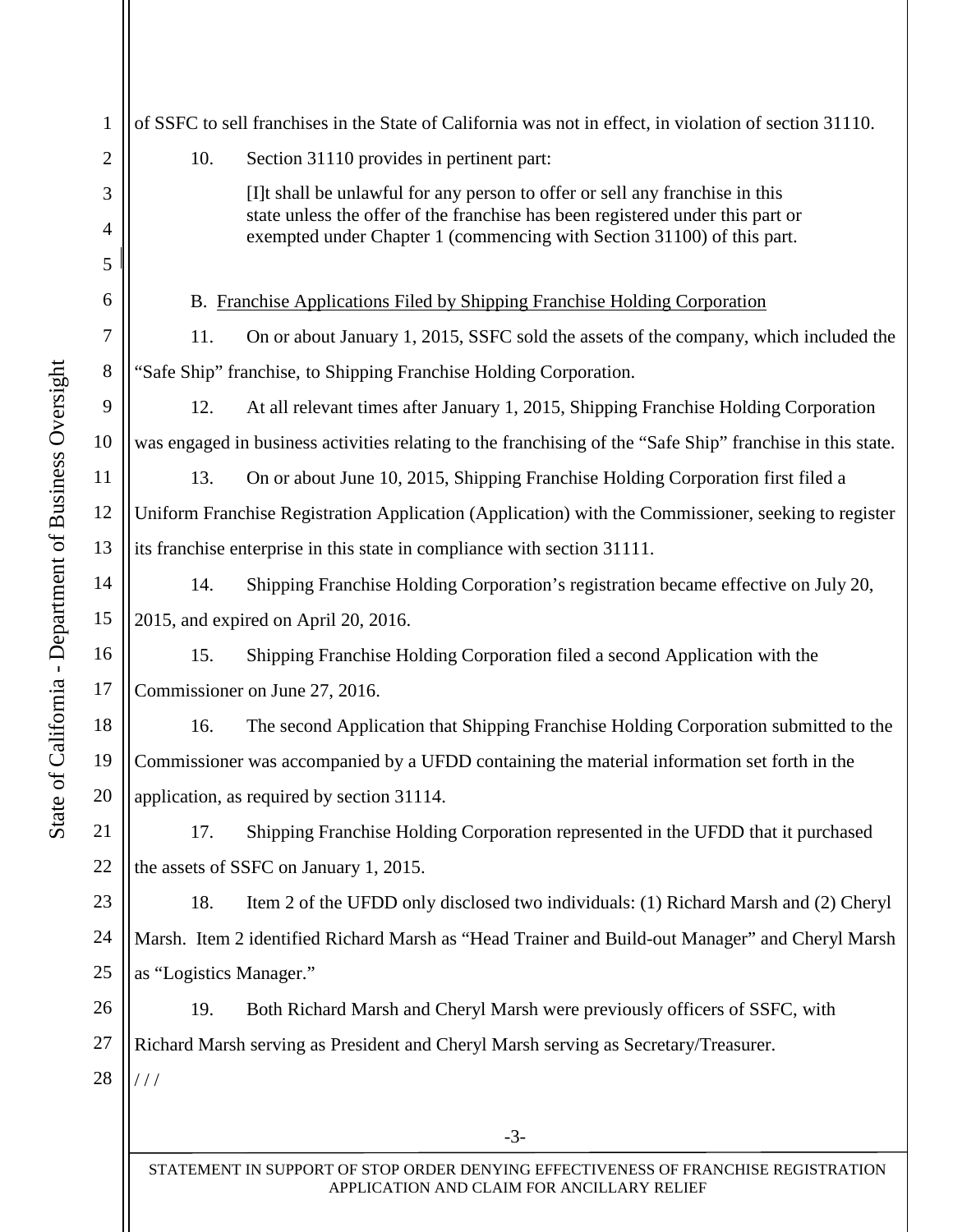1

2

3

4

5

6

7

8

9

10

11

12

13

14

15

16

17

18

19

20

21

22

23

## C. Civil Litigation Not Disclosed in Application

20. After Shipping Franchise Holding Corporation filed the second Application in June of 2016, the Commissioner became aware of a pending civil lawsuit against SSFC, Safe Ship, Richard Marsh, Ocean and United Brands Biz Corporation (hereafter "Civil Litigation").

21. The First Amended Complaint in the Civil Litigation was filed on May 22, 2015 in San Diego County Superior Court by Franchisee against SSFC dba Safe Ship, a Florida limited liability company, Richard Marsh, United Brands Biz Corporation, a Florida Corporation and Ocean alleges, among other things, violations of sections 31110 (unlawful sale of an unregistered franchise) and 31201 (unlawful sale of a franchise by means of statements that include an untrue statement of material fact or which omits to state a material fact) in violation of Business and Professions Code section 17200.

22. On June 27, 2016, the Commissioner advised Shipping Franchise Holding Corporation, through Ocean, that although Richard Marsh was identified in Item 2 of the UFDD, Item 3 did not disclose the Civil Litigation filed against him.

23. In the Commissioner's letter dated June 27, 2016, Shipping Franchise Holding Corporation was also asked to describe Ocean's position in both SSFC and Shipping Franchise Holding Corporation and explain why Ocean was not listed in Item 2 of the UFDD if he was an officer, director or someone holding control in either SSFC and/or Shipping Franchise Holding Corporation.

24. On July 21, 2016, Ocean represented to the Commissioner that SSFC had sold all assets except for three franchises (including the Franchisee) to Shipping Franchise Holding Corporation and that he was a franchise consultant and attorney for both SSFC and Shipping Franchise Holding Corporation.

24 25 26 27 28 25. On August 4, 2016, the Commissioner informed Shipping Franchise Holding Corporation, through Ocean, that the Civil Litigation should have been disclosed in Item 3 because the action was filed against Richard Marsh, an individual named in Item 2 of the UFDD. The Commissioner asked Ocean to provide a copy of the civil complaint referenced above, disclose the names of directors and officers of Shipping Franchise Holding Corporation, and provide a copy of the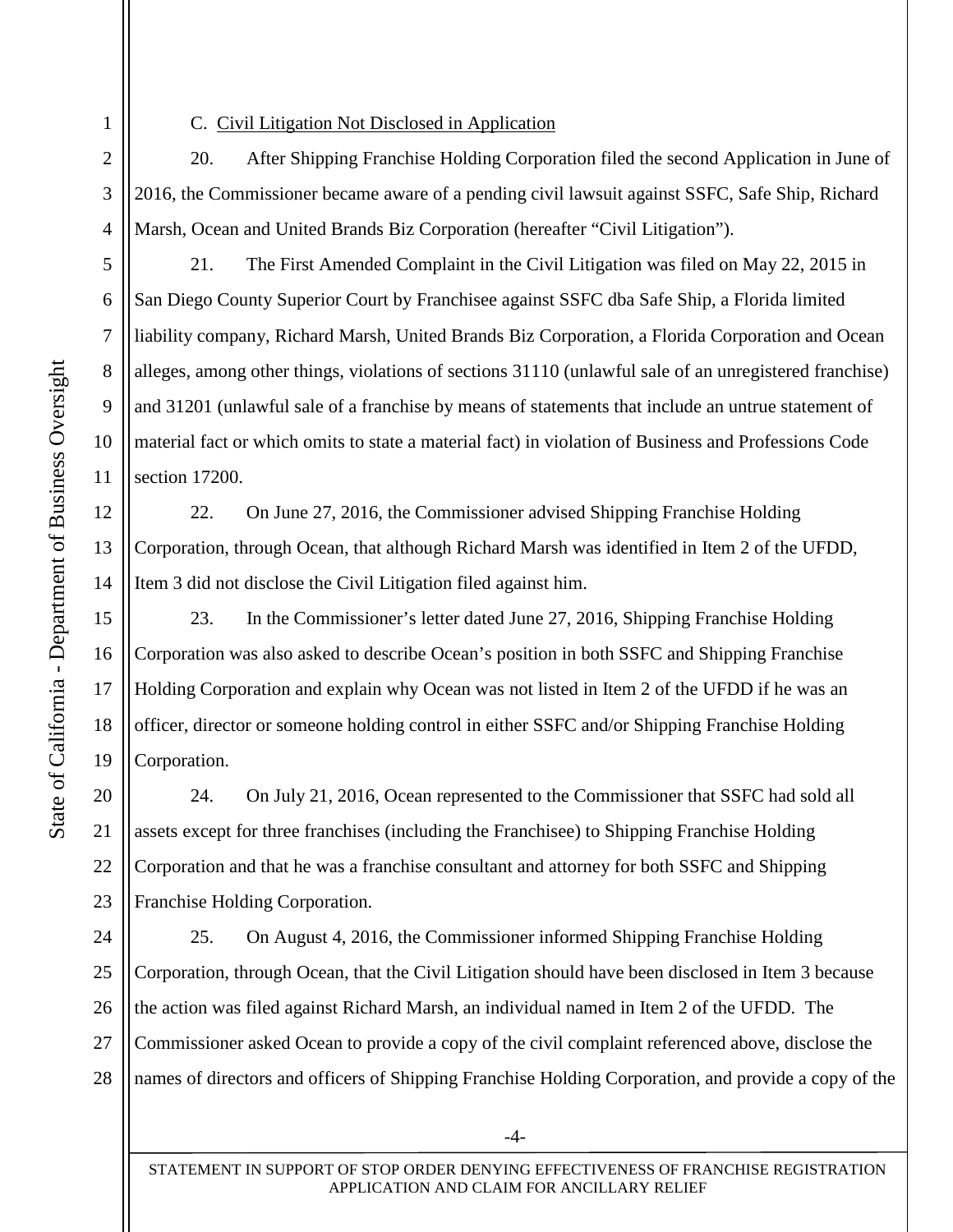1 2 bylaws and the Articles of Incorporation. Ocean was advised that the Application would be deemed abandoned if the information was not submitted within a reasonable time.

26. On August 8, 2016, Shipping Franchise Holding Corporation submitted amended UFDD documents that removed Richard Marsh from Item 2.

27. On August 29, 2016, the Commissioner asked Ocean to explain why Richard Marsh was removed from Item 2 of the UFDD as he was the president of SSFC and Safe Ship, both of which were still in existence. Ocean was also asked to explain why SSFC sold its assets to Shipping Franchise Holding Corporation when the officer/director of Shipping Franchise Holding Corporation and SSFC are the same person.

28. On September 9, 2016, Shipping Franchise Holding Corporation submitted additional materials to the Commissioner, including: (1) a copy of the civil complaint requested by the Commissioner; (2) an assertion that Shipping Franchise Holding Corporation does not have directors or officers; and (3) a statement that Richard Marsh ceased to work as an agent for the corporation in the spring of this 2016 "due to ill health."

29. On November 10, 2016, Shipping Franchise Holding Corporation, through Ocean, forwarded a letter to the Commissioner asserting that the sole shareholder of Shipping Franchise Holding Corporation was Jaguar Investment Trust and that neither Richard Marsh nor Cheryl Marsh was "in control of Jaguar Investment Trust." Ocean also included a copy of a stock certificate. Ocean further advised that Richard Marsh had been served with the complaint on July 10, 2015.

30. Section 31200 provides in pertinent part:

[I]t is unlawful for any person willfully to make any untrue statement of a material fact in any application, notice or report filed with the commissioner under this law, or willfully to omit to state in any such application, stated therein, or fail to notify the commissioner of any material change as required by Section 31123.

31. Section 31123 provides:

A franchisor shall promptly notify the commissioner in writing, by an application to amend the registration, of any material change in the information contained in the application as originally submitted, amended or renewed. The commissioner may by rule further define what shall be

STATEMENT IN SUPPORT OF STOP ORDER DENYING EFFECTIVENESS OF FRANCHISE REGISTRATION APPLICATION AND CLAIM FOR ANCILLARY RELIEF

3

4

5

6

7

8

9

10

11

12

13

14

15

16

17

18

19

20

21

22

23

24

25

26

27

28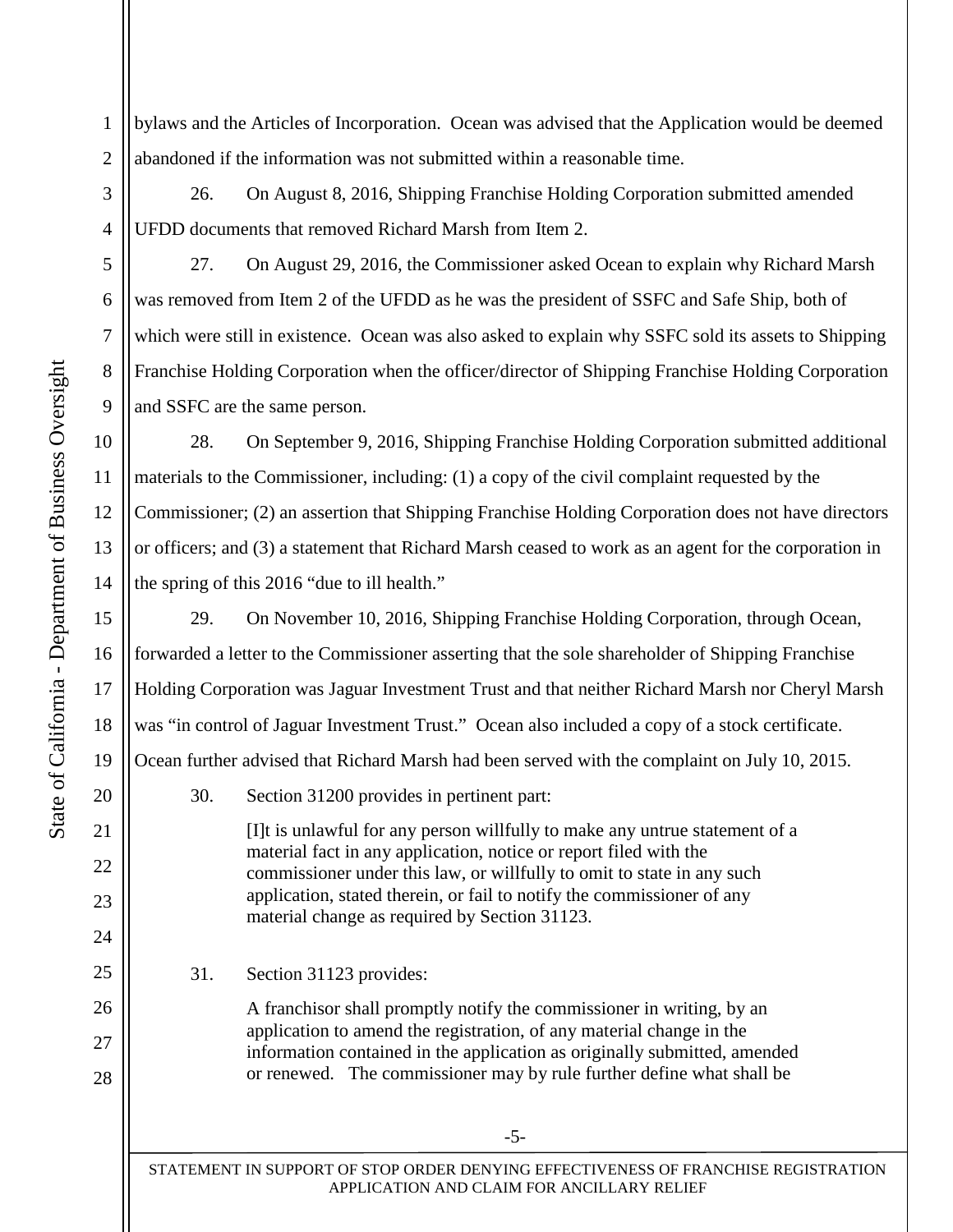considered a material change for such purposes, and the circumstances under which a revised offering prospectus must accompany such application.

32. California Code of Regulations, title 10, section 310.111, requires an applicant to be in compliance with the UFDD, including Item 3, which contains a requirement that the applicant disclose any pending civil action against a person named in Item 2.

33. Based on allegations of the civil complaint (filed on May 12, 2015) and the date of service of the same on Richard Marsh (service effectuated on July 10, 2015), the Civil Litigation against Richard Marsh should have been disclosed on both Applications (filed on June 10, 2015 and June 27, 2016, respectively).

34. A request for entry of default was entered in the Civil Litigation against Richard Marsh on September 4, 2015, and thereafter served on his counsel, providing another reason why the Civil Litigation matter should have been disclosed on the UFDD.

35. Since Richard Marsh was served with process on July 10, 2015, after the initial Application was filed by Shipping Franchise Holding Corporation on June 10, 2015, but before it was issued a registration on July 20, 2015, the applicant should have filed a pre-effective amendment application to disclose the Civil Litigation or, in the alternative, filed a post-effective amendment application promptly after the registration was issued, as required by section 31123.

36. The Commissioner finds that Shipping Franchise Holding Corporation failed to disclose litigation related to Richard Marsh in the Application filed with the Commissioner on June 10, 2015, after Richard Marsh was served with process on or about July 10, 2015, but before the Commissioner issued the registration, in violation of section 31200.

37. The Commissioner also finds that Shipping Franchise Holding Corporation failed to disclose the pending litigation related to Richard Marsh in the Application filed with the Commissioner on June 27, 2016, and after being further requested to supplement this information, in violation of section 31200.

27 28 38. Shipping Franchise Holding Corporation also failed to disclose this litigation in the subsequent application filed on June 27, 2016, even after it was asked to do so, and instead removed

1

2

3

4

5

6

7

8

9

10

11

12

13

14

15

16

17

18

19

20

21

22

23

24

25

26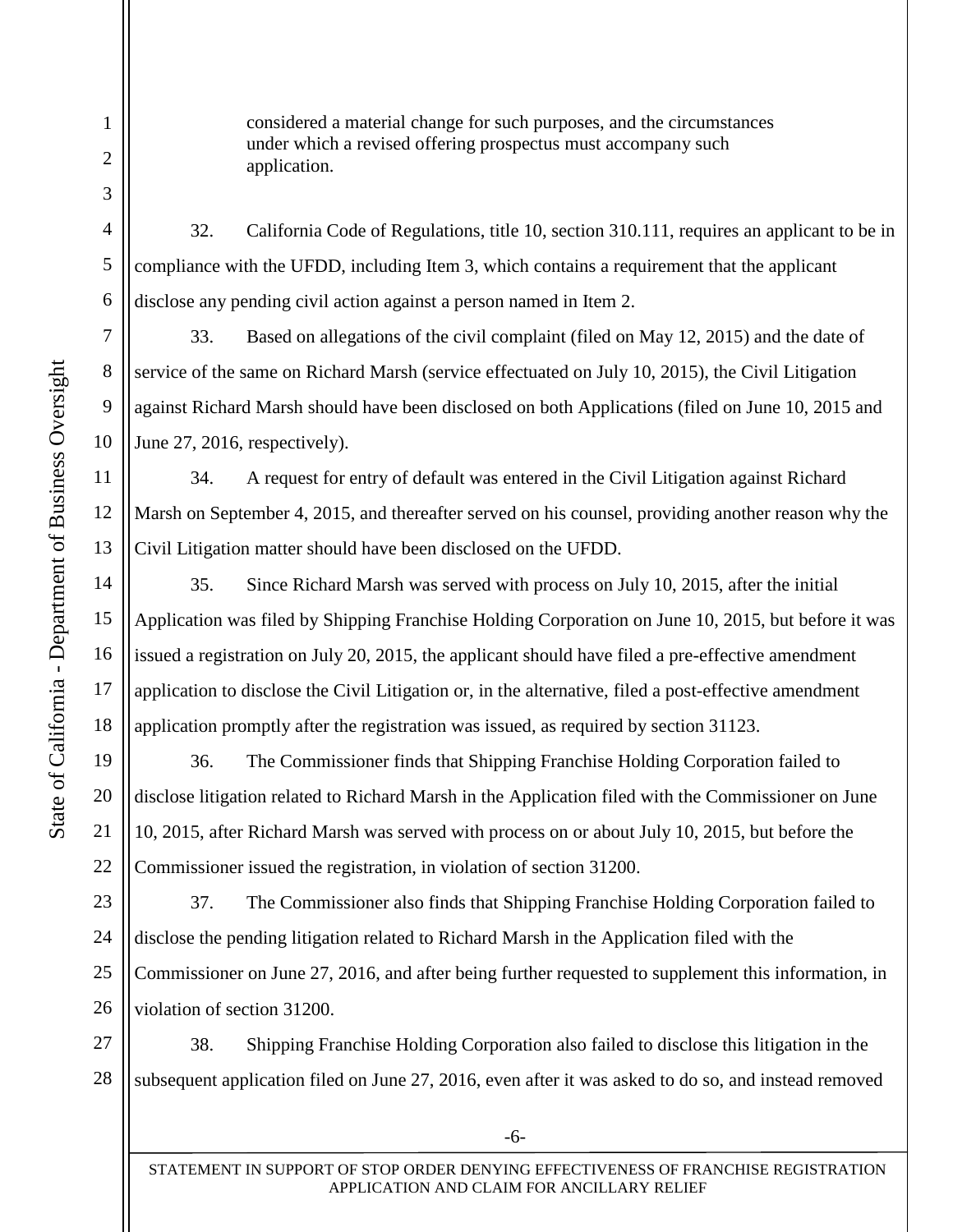| Richard Marsh's name from UFDD Item 2.                                                                   |                                                                                                                                                                                                                                               |  |
|----------------------------------------------------------------------------------------------------------|-----------------------------------------------------------------------------------------------------------------------------------------------------------------------------------------------------------------------------------------------|--|
| III.                                                                                                     |                                                                                                                                                                                                                                               |  |
| <b>STOP ORDER</b>                                                                                        |                                                                                                                                                                                                                                               |  |
| 39.                                                                                                      | Section 31115 provides in pertinent part:                                                                                                                                                                                                     |  |
|                                                                                                          | [T] he commissioner may summarily issue a stop order denying the                                                                                                                                                                              |  |
|                                                                                                          | effectiveness of or suspending or revoking effectiveness of any<br>registration if the commissioner finds:                                                                                                                                    |  |
|                                                                                                          | (a) That there has been a failure to comply with any of the provisions of<br>this law or rules of the commissioner pertaining thereto                                                                                                         |  |
| 40.                                                                                                      | Based on the Commissioner's finding of violation of the FIL, as set forth above, the                                                                                                                                                          |  |
| Commissioner has determined that an order should be issued pursuant to section 31115, subdivision<br>10  |                                                                                                                                                                                                                                               |  |
| (a), denying the effectiveness of the Shipping Franchise Holding Corporation franchise registration      |                                                                                                                                                                                                                                               |  |
| application ("Stop Order").                                                                              |                                                                                                                                                                                                                                               |  |
| IV.                                                                                                      |                                                                                                                                                                                                                                               |  |
|                                                                                                          | <b>CLAIM FOR ANCILLARY RELIEF</b>                                                                                                                                                                                                             |  |
| 41.                                                                                                      | Section 31408, subdivision (a), provides:                                                                                                                                                                                                     |  |
|                                                                                                          | If the commissioner determines it is in the public interest, the<br>commissioner may include in any administrative action brought under this                                                                                                  |  |
|                                                                                                          | division, including a stop order, a claim for ancillary relief, including, but<br>not limited to, a claim for rescission, restitution or disgorgement or                                                                                      |  |
|                                                                                                          | damages on behalf of the persons injured by the act or practice constituting<br>the subject matter of the action, and the administrative law judge shall have<br>jurisdiction to award additional relief. The person affected may be required |  |
|                                                                                                          | to attend remedial education, as directed by the commissioner.                                                                                                                                                                                |  |
| 42.                                                                                                      | Based on the Commissioner's finding that Shipping Franchise Holding Corporation                                                                                                                                                               |  |
|                                                                                                          | and SSFC, LLC violated the FIL, as set forth above, the Commissioner determines it is in the public                                                                                                                                           |  |
| interest to include in the Stop Order a claim for ancillary relief as follows:                           |                                                                                                                                                                                                                                               |  |
| Rescission                                                                                               |                                                                                                                                                                                                                                               |  |
| Shipping Franchise Holding Corporation and SSFC, LLC shall afford all Safe Ship                          |                                                                                                                                                                                                                                               |  |
| franchisees who purchased a franchise when there was not a registration in effect to sell franchises in  |                                                                                                                                                                                                                                               |  |
| the State of California, as required by the FIL, the right to rescind any contract for the purchase of a |                                                                                                                                                                                                                                               |  |
| franchise.                                                                                               |                                                                                                                                                                                                                                               |  |
|                                                                                                          |                                                                                                                                                                                                                                               |  |
|                                                                                                          | $-7-$                                                                                                                                                                                                                                         |  |
|                                                                                                          |                                                                                                                                                                                                                                               |  |

STATEMENT IN SUPPORT OF STOP ORDER DENYING EFFECTIVENESS OF FRANCHISE REGISTRATION APPLICATION AND CLAIM FOR ANCILLARY RELIEF